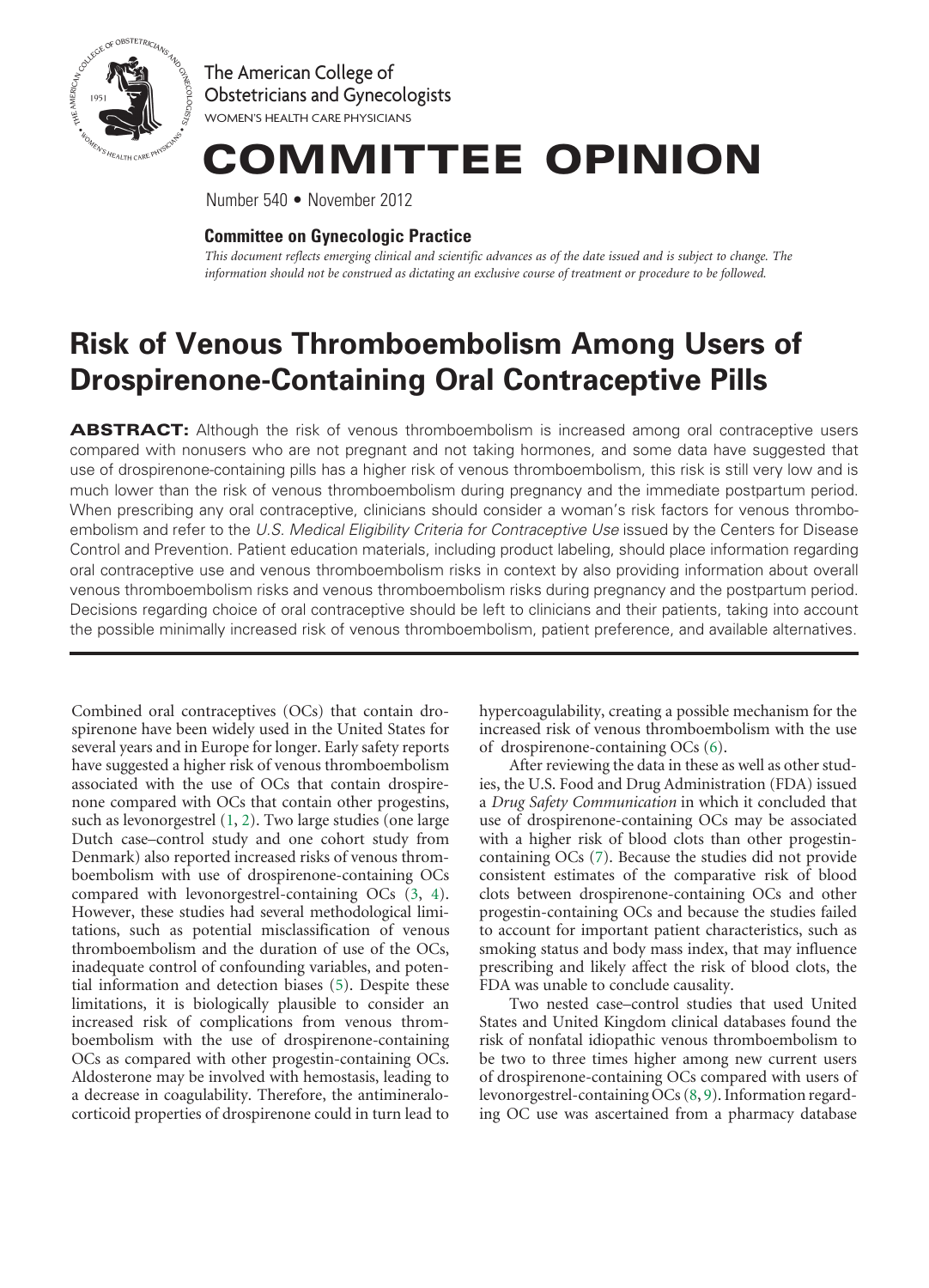recorded from drug claims in one study (8) and from a research database in the other study (9). All identified patients with venous thromboembolism had to have received long-term anticoagulation therapy. In contrast, a German case–control study found similar risks of confirmed venous thromboembolism between users of drospirenone-containing OCs and levonorgestrelcontaining OCs [\(10\)](#page-3-9). Although some known potential confounders were identified and adjusted for in these studies, case–control studies remain susceptible to confounding by unknown variables, selection bias, and diagnostic referral bias, among other factors.

<span id="page-1-6"></span><span id="page-1-1"></span>The European Active Surveillance Study prospectively evaluated the risks of cardiovascular complications among 59,674 new users of OCs, including women who were taking drospirenone-containing OCs, who were actively observed for 142,475 woman-years [\(11\)](#page-3-10). Cases of venous thromboembolism were verified with medical records; loss to follow-up was less than 2.5%. In this 5-year multinational study, the risk of venous thromboembolism among new users of drospirenonecontaining OCs was 9.1 per 10,000 woman-years compared with 8 per 10,000 woman-years among new users of levonorgestrel-containing OCs and 9.9 per 10,000 woman-years among new users of other progestin-containing OCs. The adjusted hazard ratios (HRs) were 1 (95% confidence interval [CI], 0.6–1.8) for users of drospirenone-containing OCs compared with users of levonorgestrel-containing OCs and 0.9 (95% CI, 0.5–1.3) for users of drospirenone-containing OCs compared with users of other progestin-containing OCs. A U.S. study of 67,000 new OC users, one third of whom were using drospirenone-containing OCs, did not find significant differences in the incidence of venous thromboembolism among users of drospirenone-containing OCs (1.3/1,000 woman-years; 95% CI, 0.8–2) compared with users of other progestin-containing OCs (1.4/1,000 woman-years; 95% CI, 1.–1.9) ([12](#page-3-11)).

<span id="page-1-3"></span><span id="page-1-2"></span>Another large multinational prospective cohort study assessing the risk of drospirenone use and venous thromboembolism, the International Active Surveillance Study of Women Taking Oral Contraceptives, will conclude in 2012 [\(13\)](#page-3-12). Preliminary safety data from this study, based on 105,000 woman-years of observation, showed that the risk of venous thromboembolism was not significantly different among users of 24-day regimens of drospirenone-containing OCs (8.7/10,000 woman-years), 21-day regimens of drospirenone-containing OCs (5.4/10,000 woman-years), and regimens of other progestin-containing OCs (8/10,000 woman-years) (13). Initial data from this study also showed that women who took 24-day regimens of drospirenone-containing OCs had lower pregnancy rates with typical use than users of 21-day regimens of other progestin-containing OCs [\(14\)](#page-3-13).

<span id="page-1-4"></span>In contrast with these studies, an FDA-funded study released in October 2011 concluded that all use (ie, new use, switching from another combined OC, or <span id="page-1-5"></span>continuing use of a current contraceptive) of the drospirenone–ethinyl estradiol pill (3 mg of drospirenone and 30 micrograms of ethinyl estradiol) was associated with a 1.74-fold increased risk of venous thromboembolism relative to the other low-dose combined OCs (0.1 mg of levonorgestrel and 20 micrograms of ethinyl estradiol; 0.15 mg of levonorgestrel and 30 micrograms of ethinyl estradiol; 1 mg of norethindrone acetate and 20 micrograms of ethinyl estradiol; and 0.18–0.25 mg of norgestimate and 35 micrograms of ethinyl estradiol) [\(15\)](#page-3-14). The FDA study of more than 800,000 U.S. women reported an increased age-adjusted incidence rate of venous thromboembolism of 10.22 per 10,000 women-years in users of drospirenone-containing OCs versus 5.96 per 10,000 women-years in the comparison group of users of secondgeneration combined OCs (15). However, this study is limited by the lack of adjusting for confounders, such as smoking and obesity. Furthermore, diagnoses of venous thromboembolism were established based on computerized data with partial verification from review of medical records. Additionally, the increased risk of venous thromboembolism demonstrated in this study is seen within the first 12 months of drospirenone-containing OC use only. The elevated incidence ratio in the first 3 months is 1.93 (1.26–2.95) and from 7 months to 12 months is 2.9 (1.59–5.28). However, after 12 months of use, the risk of venous thromboembolism in patients who use drospirenone-containing OCs is equivalent to that of users of other second-generation combined OCs, with an incidence rate ratio of 1.17 (0.63–2.18). The increased risk of venous thromboembolism with all use of drospirenonecontaining OCs as compared with all use of other OCs is found in women aged 10–34 years. The relative HR in this age range is 1.86 (1.41–2.46) compared with the relative HR of 1.35 (1–1.82) for women aged 35–55 years. Older "new" users of the drospirenone-containing OCs are less likely to be naïve users of combined OCs and are more likely to have had previous hormonal exposure without complications.

# **Conclusions**

The risk of venous thromboembolism is increased among OC users (3–9/10,000 woman-years) compared with nonusers who are not pregnant and not taking hormones  $(1-5/10,000$  woman-years)  $(7)$ , and some data have suggested that the use of drospirenone-containing OC pills has a higher risk (10.22/10,000) than the use of other progestin-containing OCs (15). However this risk is still very low and is much lower than the risk of thromboembolism during pregnancy (approximately 5–20/10,000 woman-years) and the postpartum period (40–65/10,000 woman-years) (7) [\(Figure 1\)](#page-2-0).

#### <span id="page-1-0"></span>Recommendations

Based on recent reports regarding the increase of venous thromboembolism in users of drospirenone-containing OCs, the American College of Obstetricians and Gyne-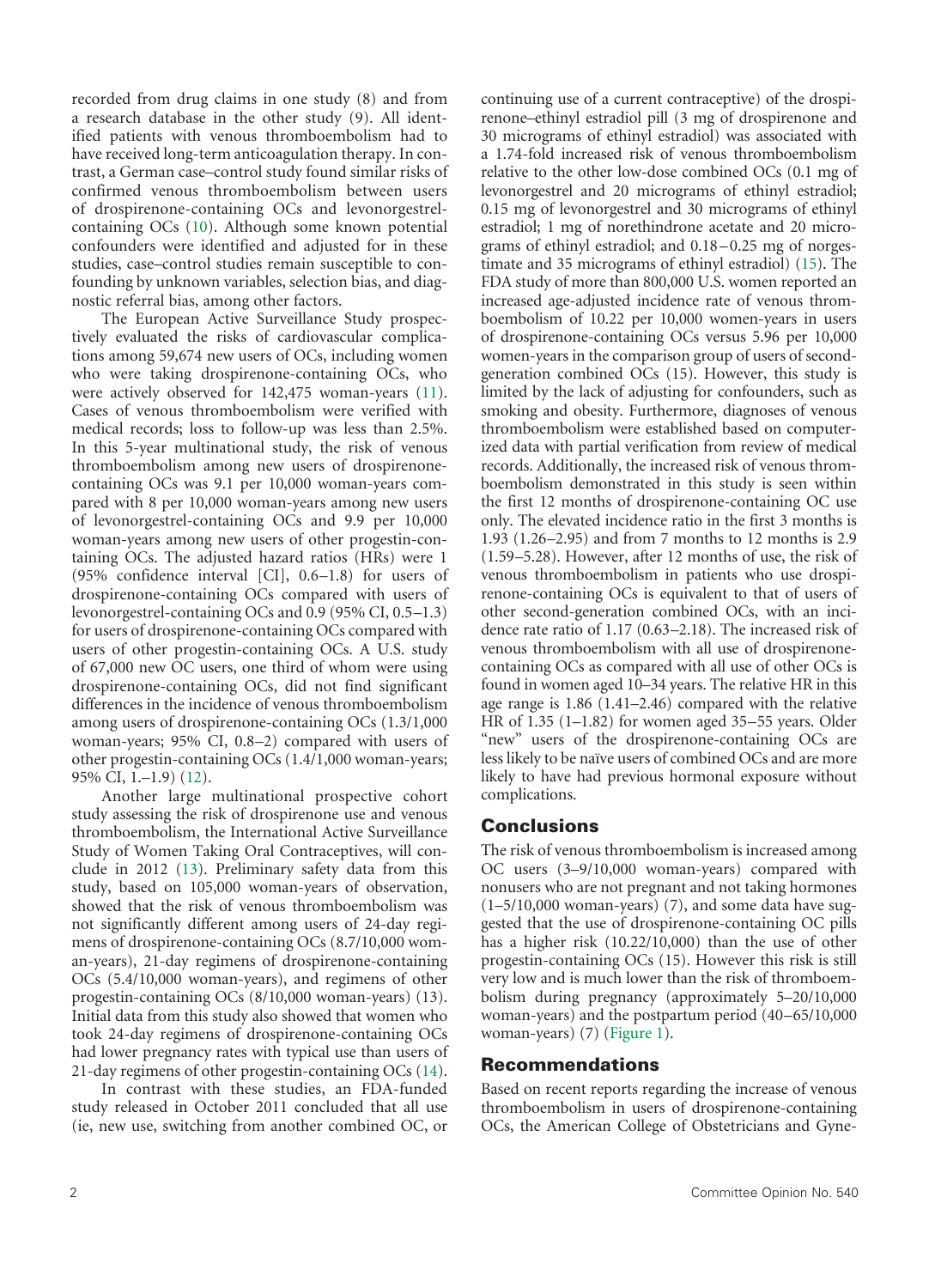<span id="page-2-0"></span>

**Fig. 1.** Likelihood of developing a blood clot (number of women with a blood clot per 10,000 women-years). Abbreviation: OC indicates oral contraceptives. Adapted from Food and Drug Administration. FDA drug safety communication: updated information about the risk of blood clots in women taking birth control pills containing drospirenone. Silver Spring (MD): FDA; 2012. Available at:<http://www.fda.gov/Drugs/DrugSafety/ucm299305>. Retrieved July 5, 2012. Additional information from Food and Drug Administration. Combined hormonal contraceptives (CHCs) and the risk of cardiovascular disease endpoints. Silver Spring (MD): FDA; 2011. Available at: [http://www.fda.gov/downloads/Drugs/](http://www.fda.gov/downloads/Drugs/DrugSafety/UCM277384.pdf) [DrugSafety/UCM277384.pdf](http://www.fda.gov/downloads/Drugs/DrugSafety/UCM277384.pdf). Retrieved July 5, 2012.  $\Leftrightarrow$ 

cologists' Committee on Gynecologic Practice makes the following recommendations:

- Decisions regarding the choice of OC should be left to clinicians and their patients, taking into account the following factors:
	- The possible minimally increased risk of venous thromboembolism in new users of drospirenonecontaining OCs compared with users of combined OCs (10.22/10,000 woman-years compared with 3–9/10,000 woman-years) (Fig. 1)
	- Patient preference
	- Available alternatives
- Women should have a wide range of contraceptive options, including drospirenone-containing OCs.
- If a patient is using a drospirenone-containing OC and is tolerating the regimen, there is no need to discontinue that OC.
- <span id="page-2-2"></span>• When prescribing any OC, clinicians should consider a woman's risk factors for venous thromboembolism [\(Box 1](#page-2-1)) and refer to the *U.S. Medical Eligibility Criteria for Contraceptive Use* [\(16,](#page-3-15) [17](#page-3-16)).
- Patient education materials, including product labeling, should place information regarding risks of venous thromboembolism in context by also providing information about overall venous thromboembolism risks and venous thromboembolism risks during pregnancy and the postpartum period.

#### <span id="page-2-1"></span>**Box 1. High-Risk Factors for Venous Thromboembolism in Users of Combined Oral Contraceptives\*** [^](#page-2-2)

- • Smoking and age 35 years or older
- • Less than 21 days postpartum or 21–42 days postpartum with other risk factors
- Major surgery with prolonged immobilization
- History of deep vein thrombosis or pulmonary embolism
- Hereditary thrombophilia (including antiphospholipid syndrome)
- Inflammatory bowel disease with active or extensive disease, surgery, immobilization, corticosteroid use, vitamin deficiencies, or fluid depletion
- • Systemic lupus erythematosus with positive (or unknown) antiphospholipid antibodies

\*Oral contraceptive use in women with these conditions is classified as U.S. Medical Eligibility Criteria Category 3 (theoretical or proven risks usually outweigh the advantages of using the method) or Category 4 (condition that represents an unacceptable health risk if the contraceptive method is used).

<span id="page-2-3"></span>Data from U.S. Medical Eligibility Criteria for Contraceptive Use, 2010. Centers for Disease Control and Prevention (CDC). MMWR Recomm Rep 2010;59(RR-4):1–86 [\[PubMed\]](http://www.ncbi.nlm.nih.gov/pubmed/20559203) [Full [Text\]](http://www.cdc.gov/mmwr/preview/mmwrhtml/rr5904a1.htm) *and* Update to CDC's U.S. Medical Eligibility Criteria for Contraceptive Use, 2010: revised recommendations for the use of contraceptive methods during the postpartum period. Centers for Disease Control and Prevention (CDC). MMWR Morb Mortal Wkly Rep 2011;60:878–83. [\[PubMed\]](http://www.ncbi.nlm.nih.gov/pubmed/21734635) [Full [Text\]](http://www.cdc.gov/mmwr/preview/mmwrhtml/mm6026a3.htm)